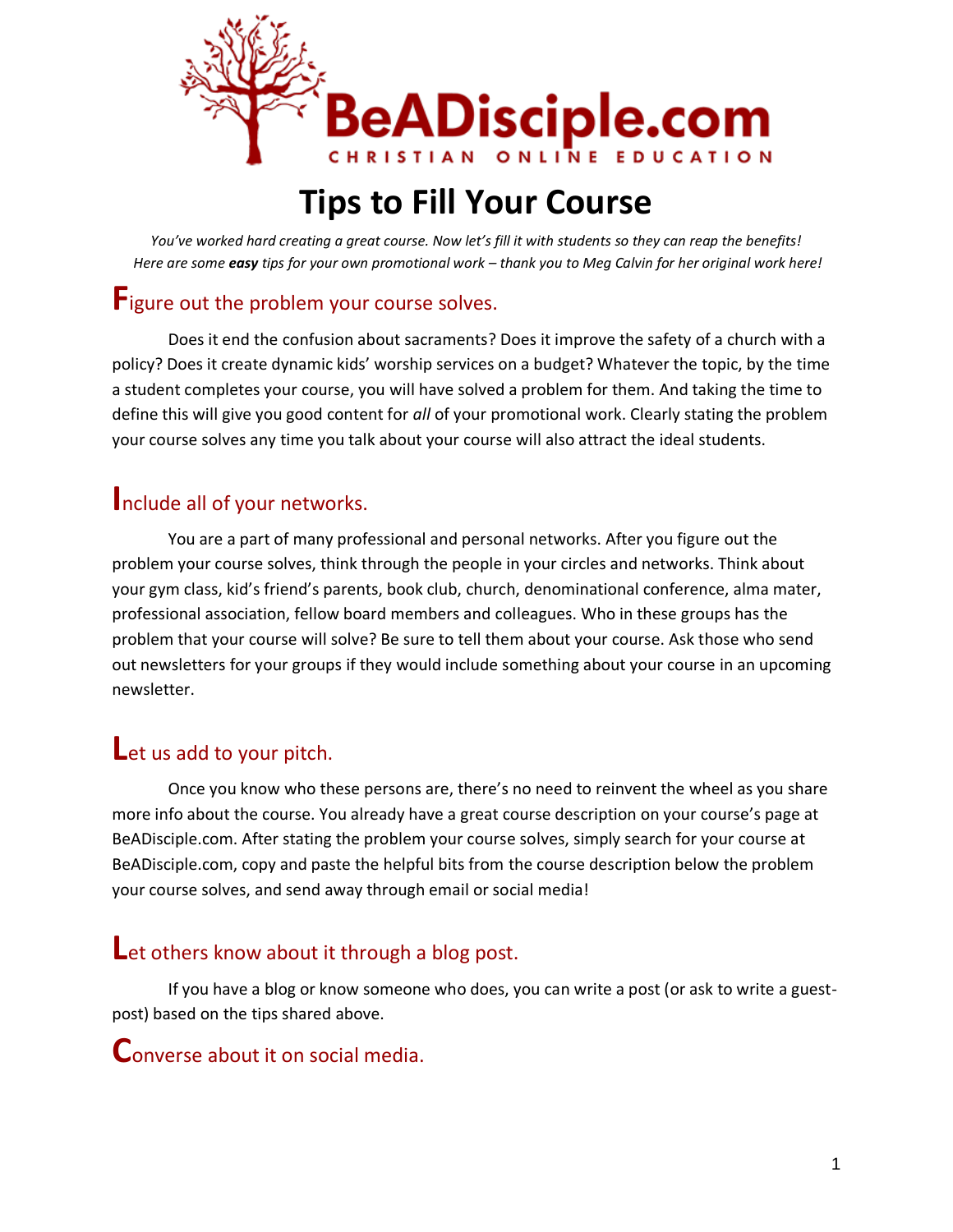

Below is a template that you can follow when sharing your course on social media that will surely enhance your influence. Remember that short little word-chunks are super-reader friendly on social media as well. So use that 'enter' button, my friend. Also, know that on Facebook, there's no such thing as copy-writing that is too long if it is good copy-writing. :) And this flow can help with that.

#### **State the problem this course solves.**

"What is the typical age of youth ministry volunteers in your church? I doubt it's 62. I really wish we had more Boomers volunteering in Youth Ministry, have you ever wondered why we don't? "

#### **State that you are leading a course that solves this problem.**

"I know I have and out of my curiosity, I am leading an online course with BeADisciple.com and I can't wait to learn alongside others."

#### **State the nuts & bolts of the course.**

"This online course starts on January 21 and will be a 10-day course. It's around an hour a day of work and is worth legitimate CEUs. Because I am so passionate about helping other churches maintain healthy intergenerational relationships, I am only charging \$xx."

#### **State what steps they need to take to become part of your course.**

"If this sounds like an equipping time to you, follow the link in the comments and register today. I look forward to learning with you!"

(On Facebook, they will share your post to more people if the links are in the comments and not in the status itself. This is because they don't want to direct folks away from their page. Make the link the first comment under your status.)

# **O**wn It! You are now a brand. (And we couldn't be more excited!)

While this can feel awkward at first, once you became a certified BeADisciple instructor you became a 'brand' that produces great courses. Some folks will take your courses because they feel connected to *you*--your personality, your teaching methods, and your expertise. Because of this, it's okay to put your face and name out there!

We would love to provide you with an online flier like the one below. You can use it for text messages, social media, web marketing or emails. Email Sara for a flyer (at [sara.weinert@sckans.edu\)](mailto:sara.weinert@sckans.edu).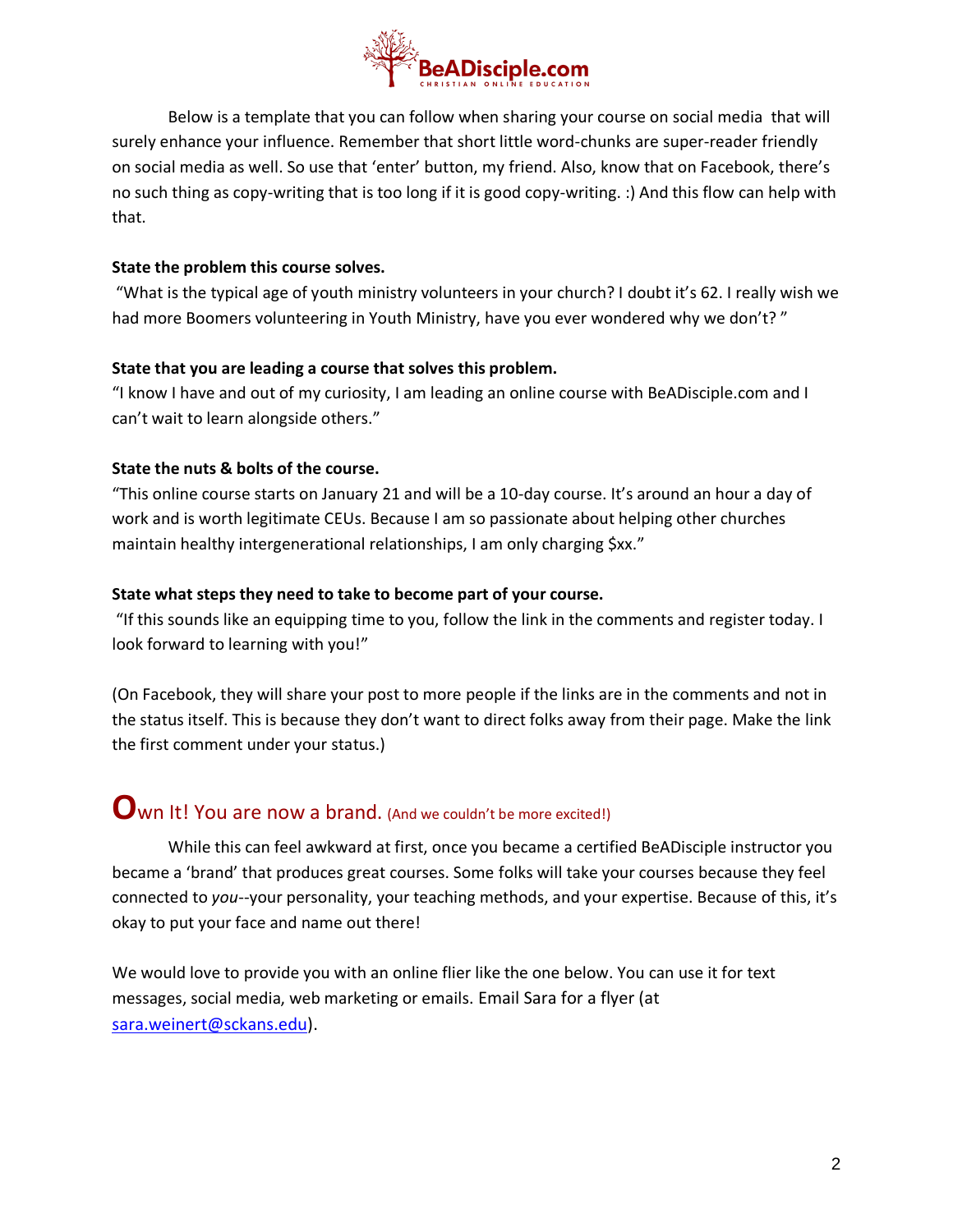



# **U**se your/your company's website's tabs.

If you have your own website, create a tab or an easy-to-see link at the top which reads 'Online Course'. Set the link to redirect people to your course page at BeADisciple.com. Your company or church might also welcome this type of thing on their website, as well.

# **R**emember printed materials for in-person gatherings, as well.

Contact Beth or Lisa [\(IFDcoaching@sckans.edu](mailto:IFDcoaching@sckans.edu) or [beadisciple@sckans.edu\)](mailto:beadisciple@sckans.edu) if you would like templates for fliers or handouts to help you in your promotional work.

# **S**hare about it on the BeADisciple Facebook Group.

As part of the BeADisciple team and the face of the brand for your course, we are thrilled to see you duplicate your own social media posts on our [Facebook Group.](https://www.facebook.com/groups/BeADisciple/) This page is another microphone for you to proclaim the goodness that is your course. It's also a hub for other instructors and students to share the steps they are taking in their faith walk. 'Like' our BeADisciple.com Facebook page today.